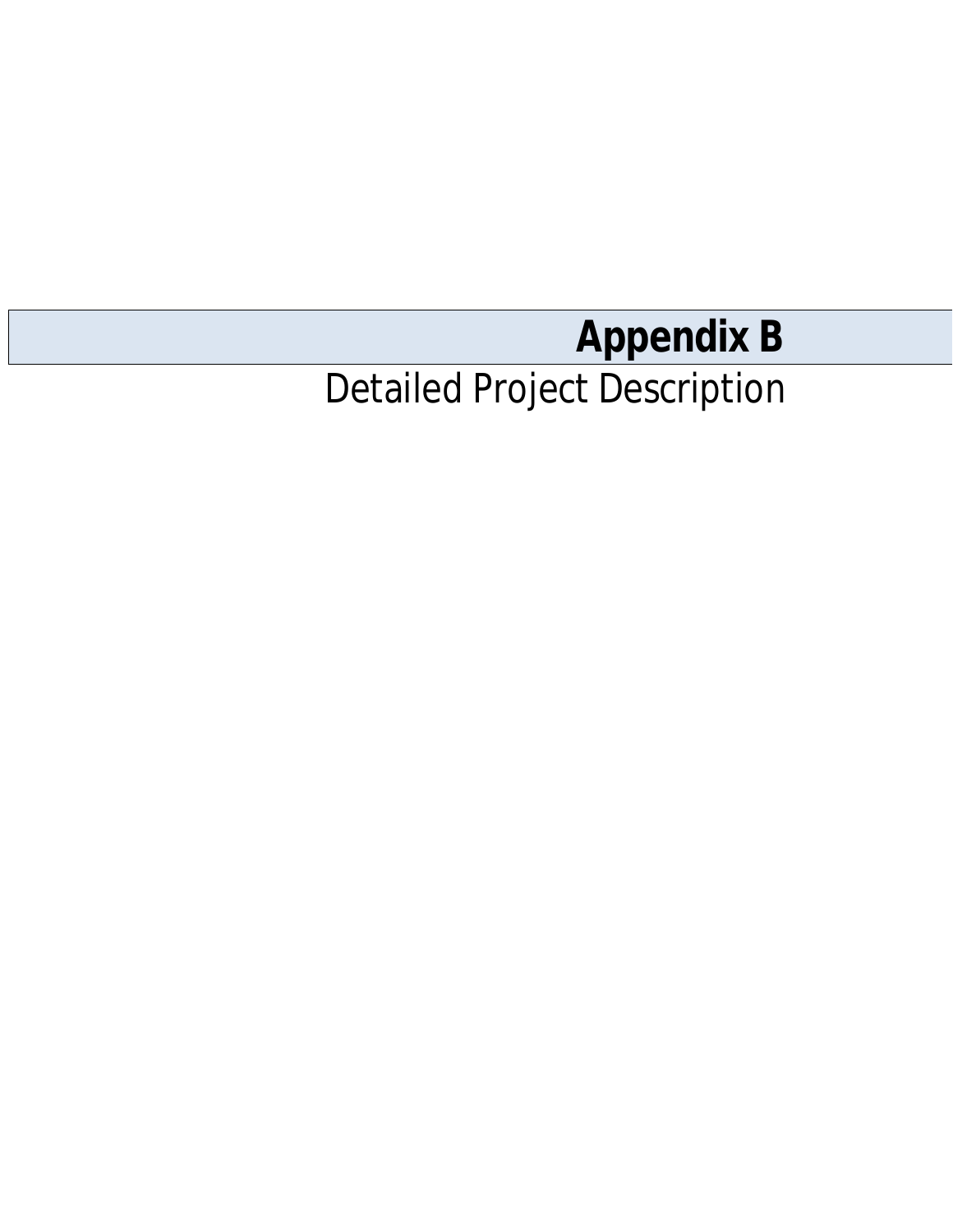### **HELLMAN PROPERTIES, LLC HELLMAN RANCH GAS PLANT PROJECT**

**PROJECT DESCRIPTION**

**NOVEMBER 2019**

**SUBMITTED TO: CITY OF SEAL BEACH SEAL BEACH, CALIFORNIA**

**SUBMITTED BY: HELLMAN PROPERTIES, LLC**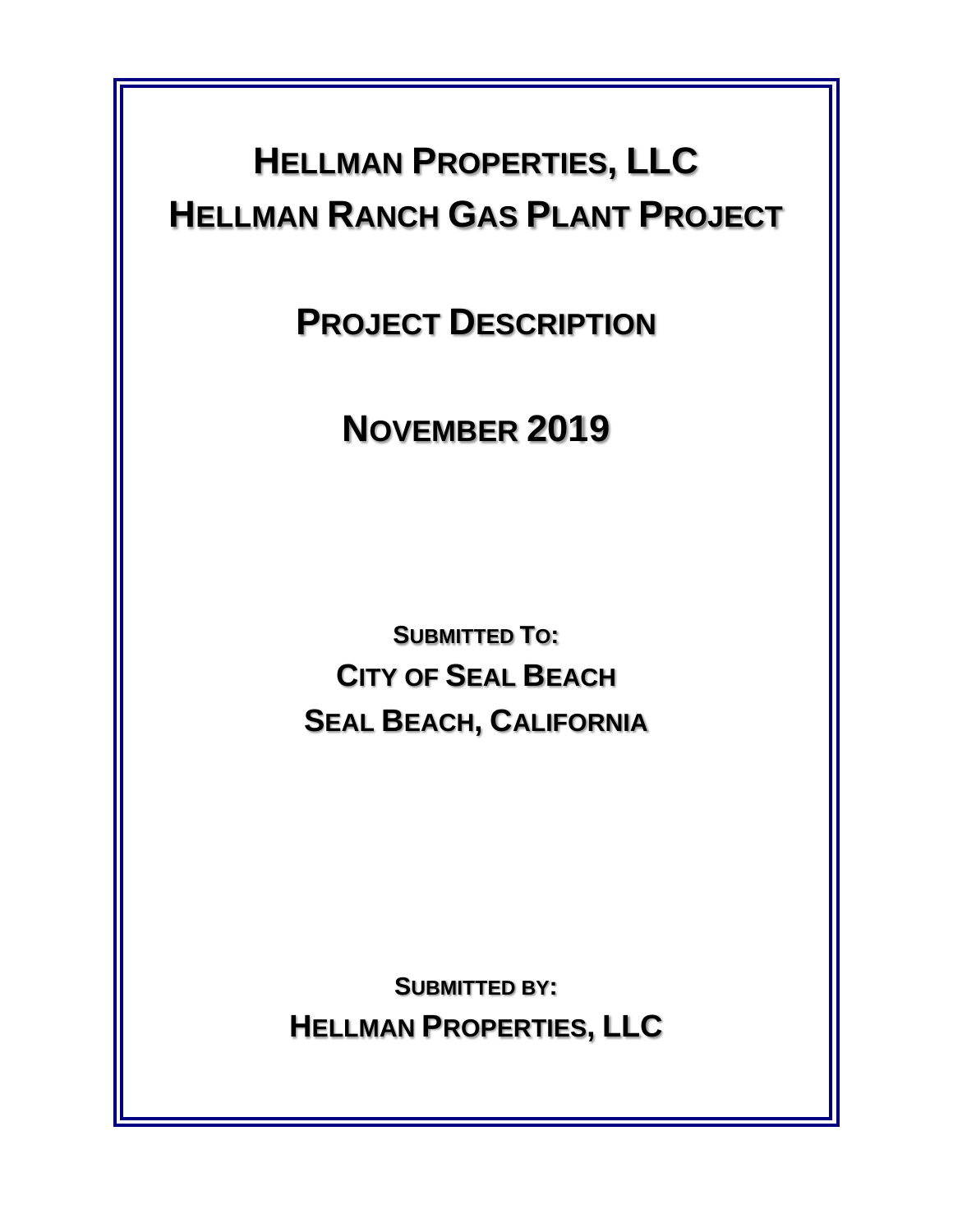#### **Table of Contents**

| 1.0 |  |
|-----|--|
| 2.0 |  |
| 2.1 |  |
| 2.2 |  |
| 2.3 |  |
|     |  |
| 3.0 |  |
| 4.0 |  |
| 4.1 |  |
| 4.2 |  |

#### **List of Table**

#### **List of Figures**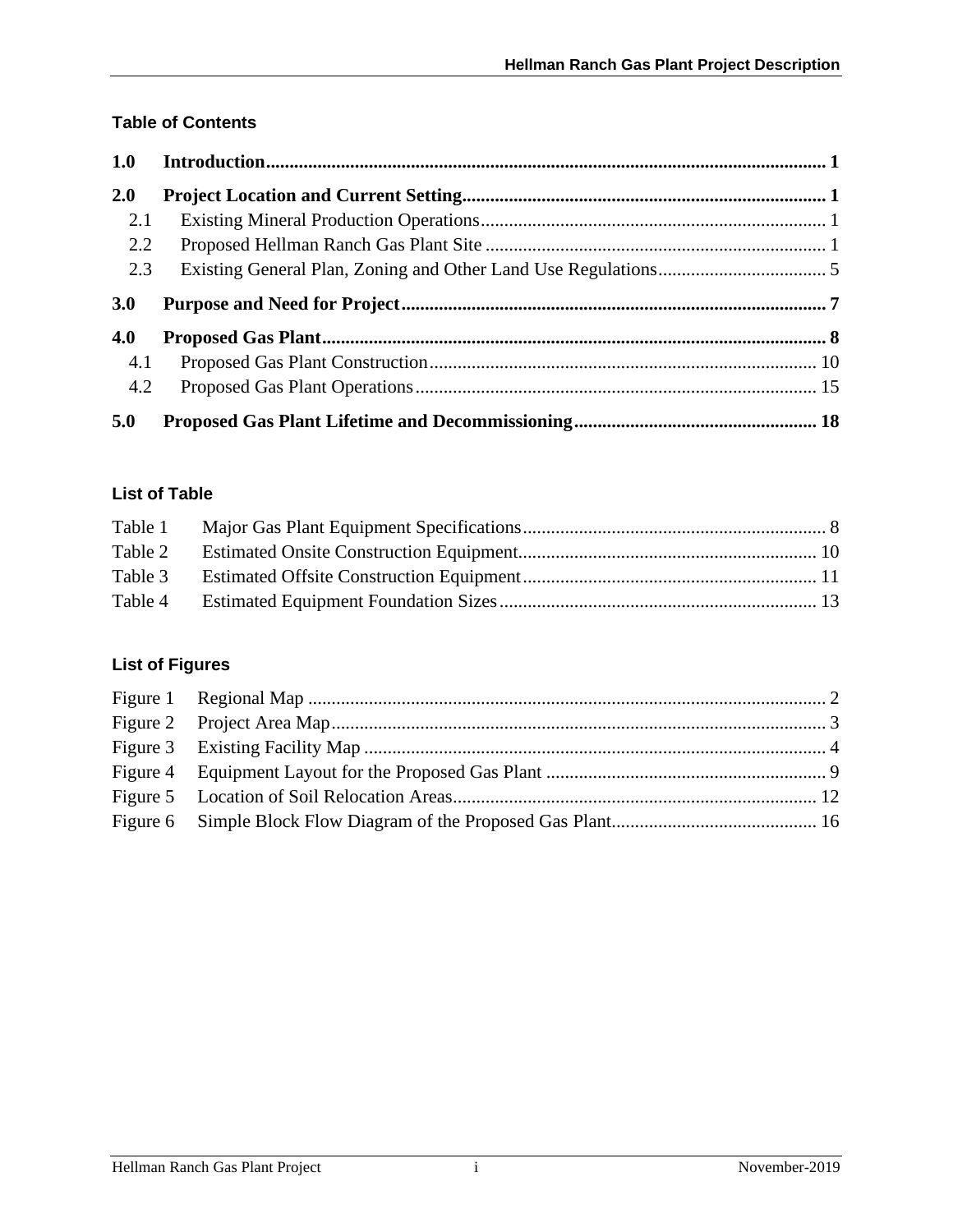#### **1.0 Introduction**

Hellman Properties, LLC is proposing to construct and operate a one million standard cubic foot per day (MMscfd) gas plant at their Hellman Ranch Oil and Gas Production Facility (OGPF). This document provides a description of the proposed gas plant project and includes a discussion of (1) the project location and current setting; (2) the purpose and need for the project; (3) a description of the gas plant; and (4) decommissioning and abandonment of the gas plant. The description of the gas plant covers both construction and operation of the proposed facility.

#### **2.0 Project Location and Current Setting**

This section of the project description discusses (1) the existing oil and gas operations; (2) the site for the proposed gas plant; and (3) the land use regulations covering the existing operations.

#### **2.1 Existing Mineral Production Operations**

The existing Hellman Ranch OGPF site is located east of the San Gabriel River, and north of Pacific Coast Highway in the City of Seal Beach. Seal Beach is located in the northwest portion of the County of Orange. A "Regional Map" is provided as Figure 1. Hellman Properties, LLC owns and operates the OGPF on the Hellman Ranch in Seal Beach, California. A project area map is provided in Figure 2. This facility has been in operation since the 1930's and consists of over 60 wells, oil and gas pipelines, offices, storage facilities, crude oil truck loading facilities, and a crude oil tank farm.

Currently the produced oil is treated at the site, placed in crude oil tanks and then loaded on to trucks for shipment to local refineries. The gas produced from the production wells is shipped via pipeline to a joint gas processing facility located at the Breitburn Energy Partners, LP site in Seal Beach. This gas processing facility is a joint venture and is used to process gas from several local oil and gas production sites. The processed gas is sold to Sothern California Gas (SoCal Gas). Some of the natural gas liquids (NGLs) produced as part of the gas processing operations are trucked back to the Hellman Ranch facility where they are blended with the crude oil. Figure 3 shows the location of the current gas processing site, the pipeline routes used to get the produced gas to the Seal Beach Gas Processing Joint Venture Gas Plant, and the location of the sales gas injection point for SoCal Gas.

#### **2.2 Proposed Hellman Ranch Gas Plant Site**

The proposed gas plant would be located within the southeastern part of the active oil production area, east of the office and west of the existing tank farm. The location is central to the oil field and provides existing access to all required pipelines and electrical power connections. Figure 4 shows the location of the proposed gas plant within the Hellman Ranch OGPF. The area currently includes several oil wells and tanks.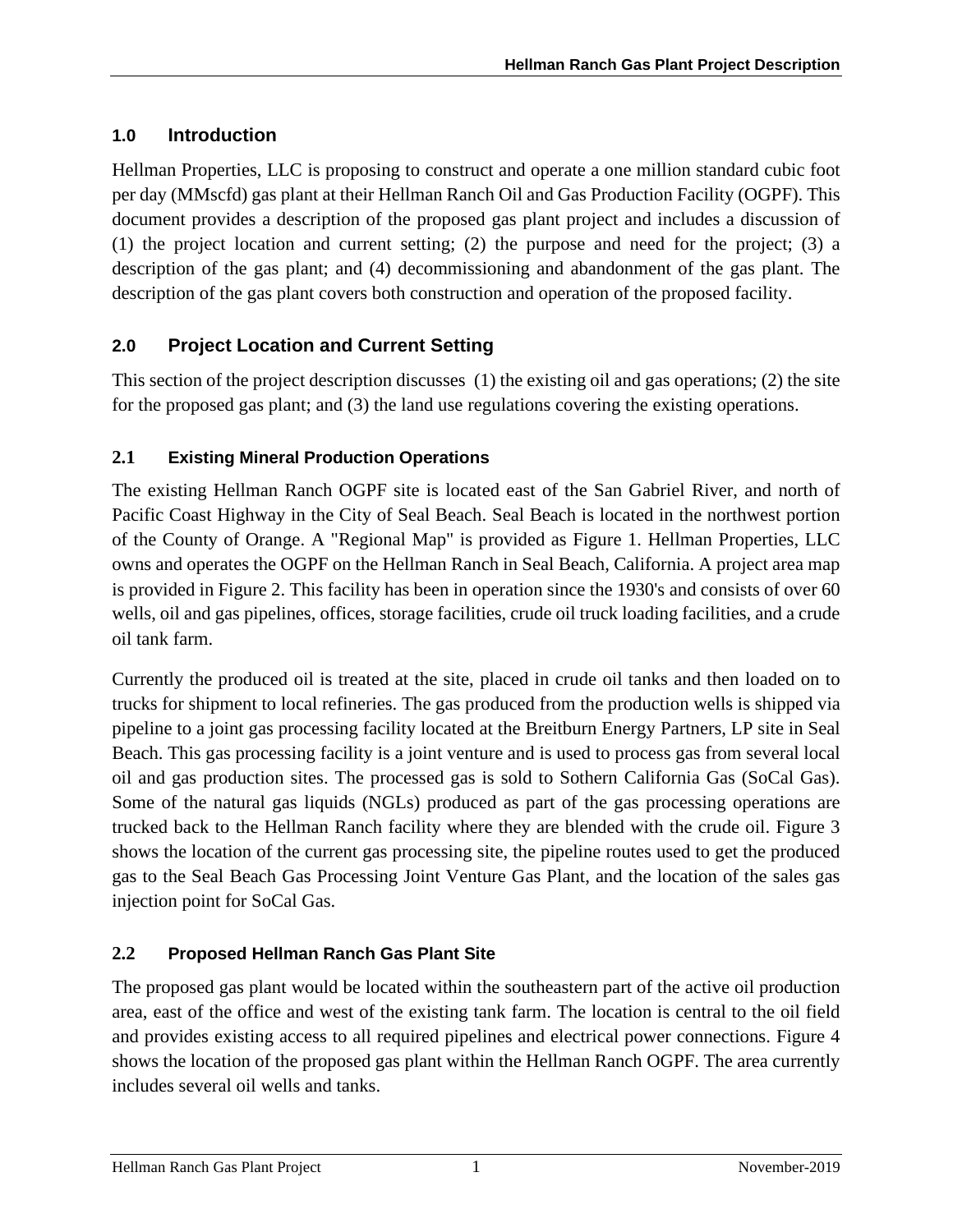#### **Figure 1 Regional Map**

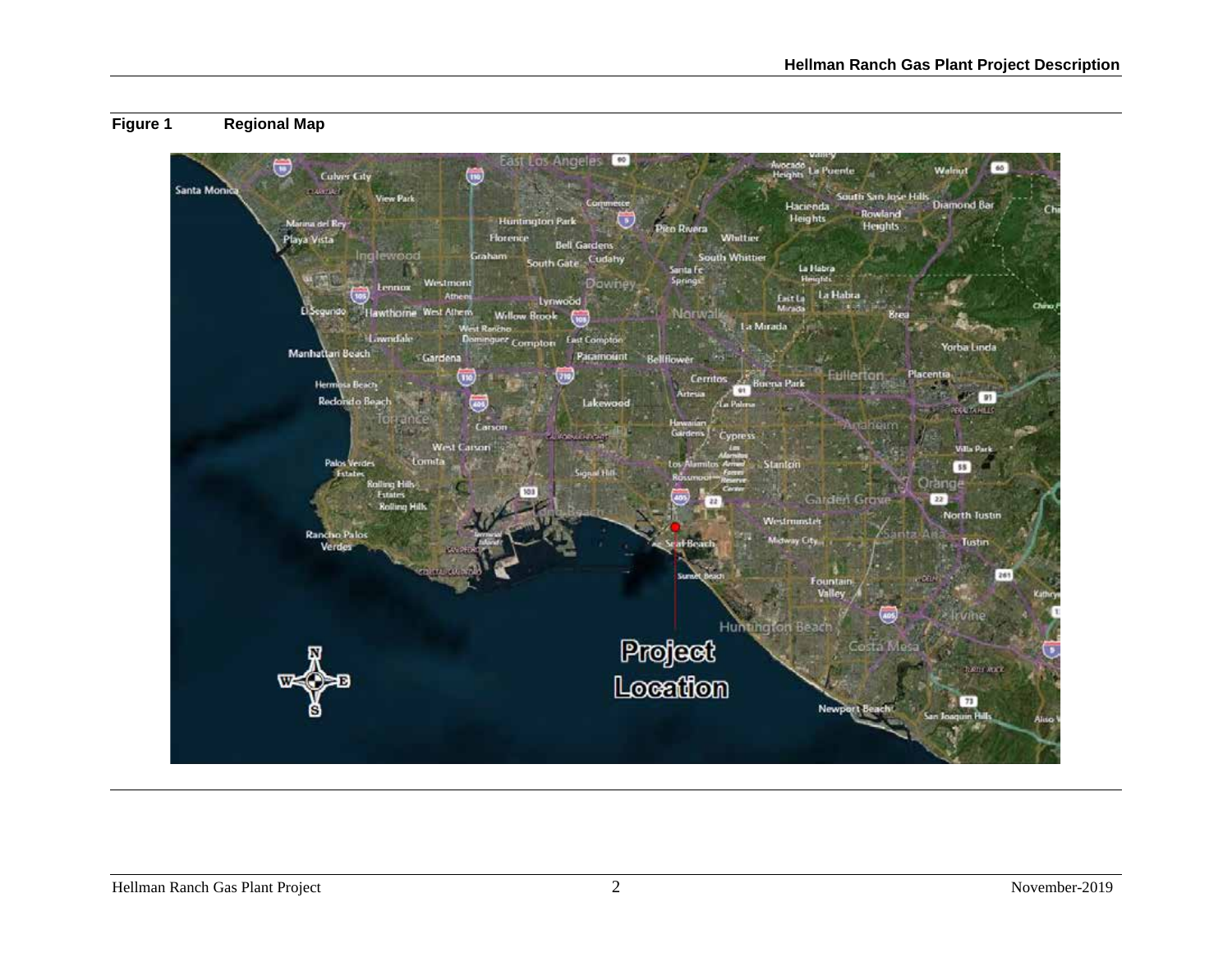#### **Figure 2 Project Area Map**

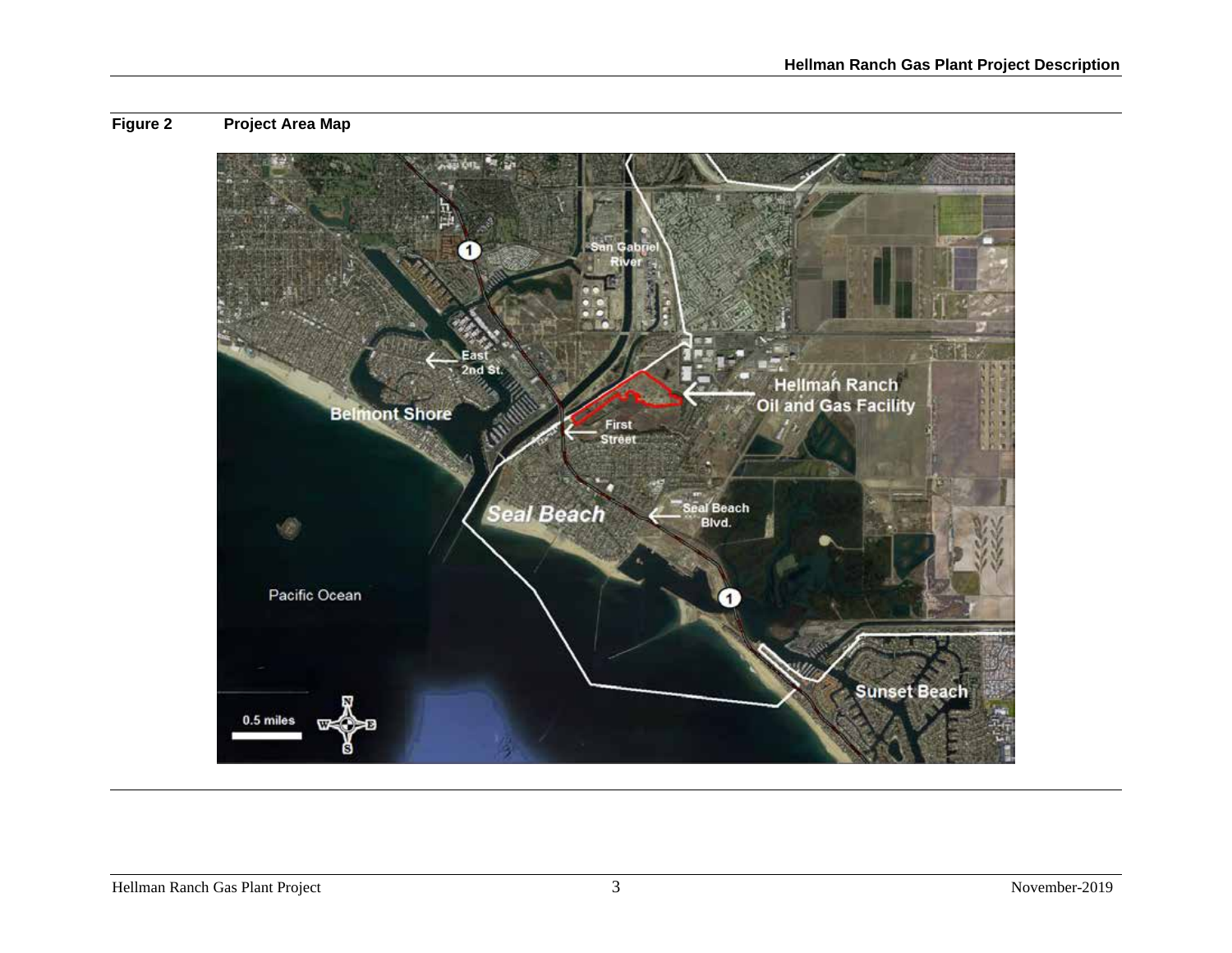#### **Figure 3 Existing Facility Map**

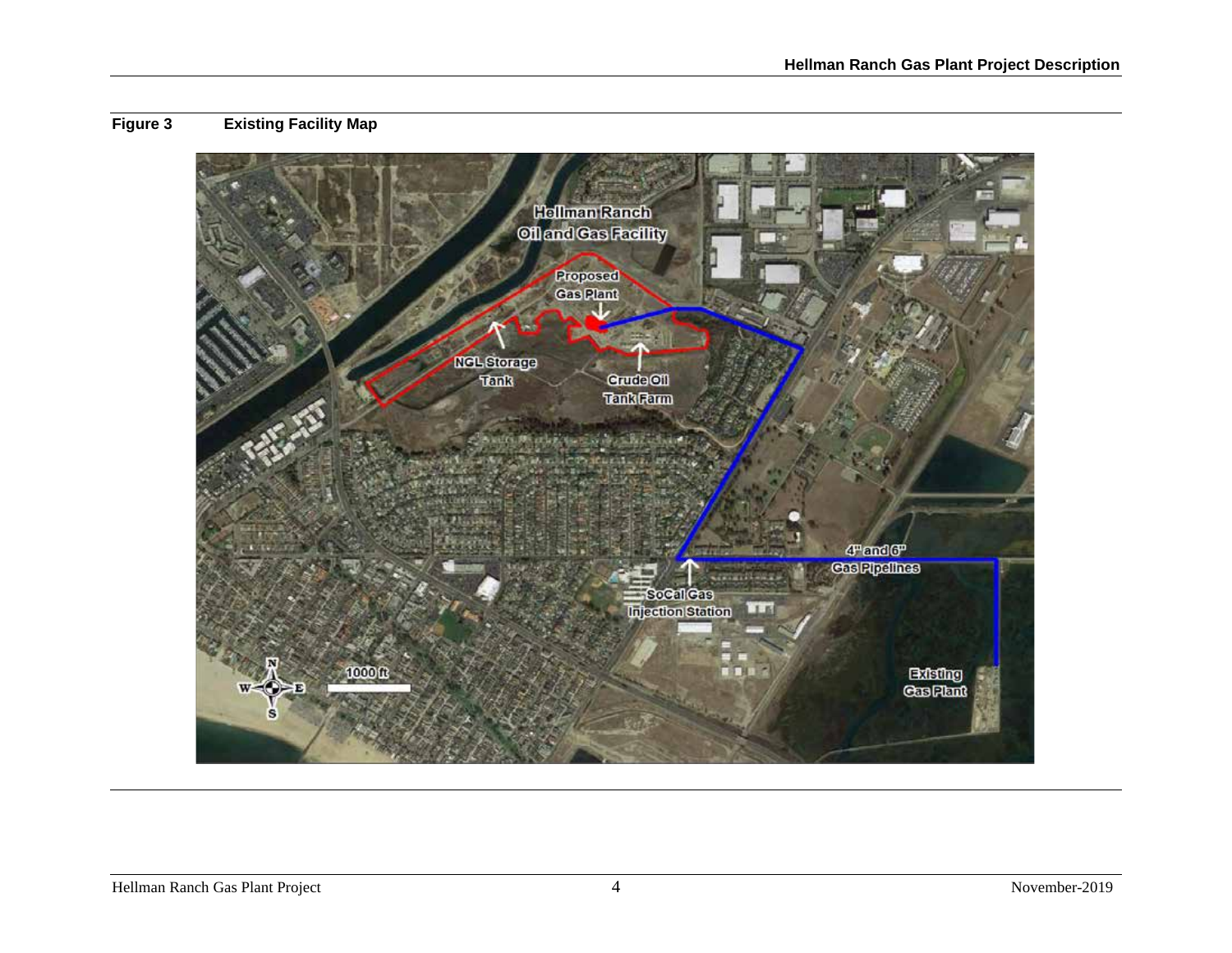The proposed site has been previously disturbed. The gas plant pad would be about 0.37 acres in size. The area is relatively level with surface elevation of about three feet above mean sea level. Existing improvements near the site consist of graded unpaved roads, graded pads, above and below ground pipelines, storage tanks, pumping units and electrical power lines.

The proposed gas plant site is accessible from the main roads within the Hellmann Ranch. Entrance to the Hellman Ranch OGPF is from Pacific Coast Highway.

The SoCal Gas pipeline injection point is located at a Hellman facility that is at the corner of Seal Beach Boulevard and Anchor Way. The site contains two wells, several oil storage tanks, and a SoCal Gas odorant injection/metering station. Sales gas from the Joint Venture Gas Plant is currently delivered to this location for injection into the SoCal Gas pipeline. This facility is connected to the Hellman Ranch OGPF via several pipelines (see Figure 3). The existing pipelines from the proposed gas plant location to the SoCal Gas injection point are about 4,800 feet in length.

The proposed gas plant is considered consistent with relevant provisions of the California Coastal Act and the approved Hellman Ranch project under CDP 5-97-367-A1.

#### **2.3 Existing General Plan, Zoning and Other Land Use Regulations**

#### **City of Seal Beach**

The Hellman Ranch property is zoned S.P.R. (Specific Plan Regulation). The Hellman Ranch Specific Plan (HRSP) was adopted by the City in October 1997. The HRSP provides for mineral production uses on portions of the property. The proposed gas plant is located on parcel APN 95- 010-68. The proposed gas plant facilities would be located in Planning Area 9. Permitted land uses identified in the HRSP in Section 7.4.4, Development Planning Area 9, include the following:

- Drilling operations for the extraction, processing and transport of oil, gas or other mineral substances,
- Separation centers for oil and gas,
- Storage tanks and related facilities,  $\mathbf{r}$
- Maintenance and operations yards in conjunction with mineral production,
- Administrative offices, and
- All facilities and equipment required for oil, gas and hydrocarbon production.

Therefore, the gas plant proposed for Planning Area 9 is consistent with the land use regulations of the HRSP. The HRSP was previously analyzed for compliance under the California Environmental Quality Act (CEQA) through the Final Environmental Impact Report (FEIR) for the HRSP, certified through City Council Resolution 4562. The FEIR for the HRSP did not analyze the installation of a new gas plant.

In addition, a Mitigated Negative Declaration (MND) was prepared by the City for the Hellman Ranch Tank Farm Replacement Project. This project was approved by the City of Seal Beach on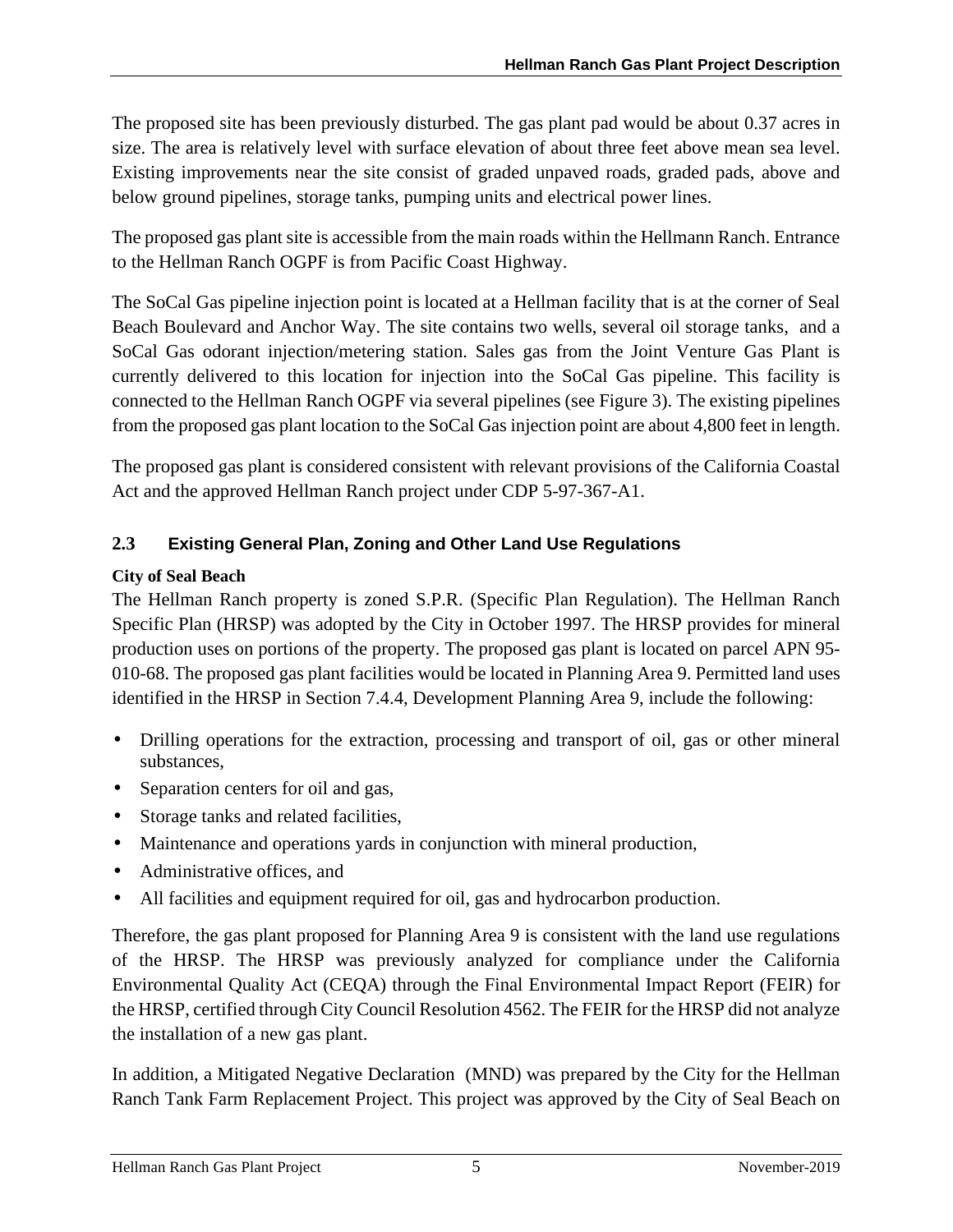July 17, 2006; Resolution No. 5317 of the City Council of Seal Beach adopting Mitigated Negative Declaration 05-1 for the Hellman Ranch Tank Farm Replacement Project.

#### **Orange County**

The property is within the jurisdiction of the Orange County Fire Authority (OCFA). The OCFA regulates combustible materials in Seal Beach. Hellman LLC has permits from the OCFA that allows the installation, construction, alteration and operation of oil and gas processing facilities. It is likely that modification to the existing permits will be needed for the construction and operation of the gas plant.

#### **California Coastal Commission**

The Hellman Ranch is located within the coastal zone as determined in accordance with California Coastal Act, Section 30103 and is subject to the jurisdiction of the California Coastal Commission (CCC).

Sections 30260 and 30262 of the Coastal Act encourage and allow oil and gas development. Section 30260 states, in relevant part that:

*"Coastal-dependent industrial facilities shall be encouraged to locate or expand within existing sites and shall be permitted reasonable long-term growth where consistent with this division."*

Section 30262 states, in relevant part that:

*"Oil and gas development shall be permitted in accordance with Section 30260 if development is performed safely and consistent with the geologic conditions of the site .... and if the facilities are consolidated to the maximum extent feasible."*

Additionally, the CCC approved Hellman Ranch Coastal Development Permit 5-97-367-A1 on October 11, 2000. This approval included residential and open space land uses as well as grading and the subdivision of land. There were a number of special conditions associated with the approval. Special Condition 28 specifically relates to the mineral production property in the lowlands, where the proposed gas plant would be located. Special Condition 28 requires that once oil production ceases on the property the area needs to be reserved for public acquisition and wetland restoration/open space uses for a period of 25 years. This condition does not restrict maintenance, replacement of facilities, new facilities or in any way prohibit the continuing business of mineral production activities on the property.

In addition, the CCC issued a Coastal Development Permit for the Hellman Ranch Tank Farm Replacement Project. This project was approved by the CCC in April 2007; Application No. 5-05- 229.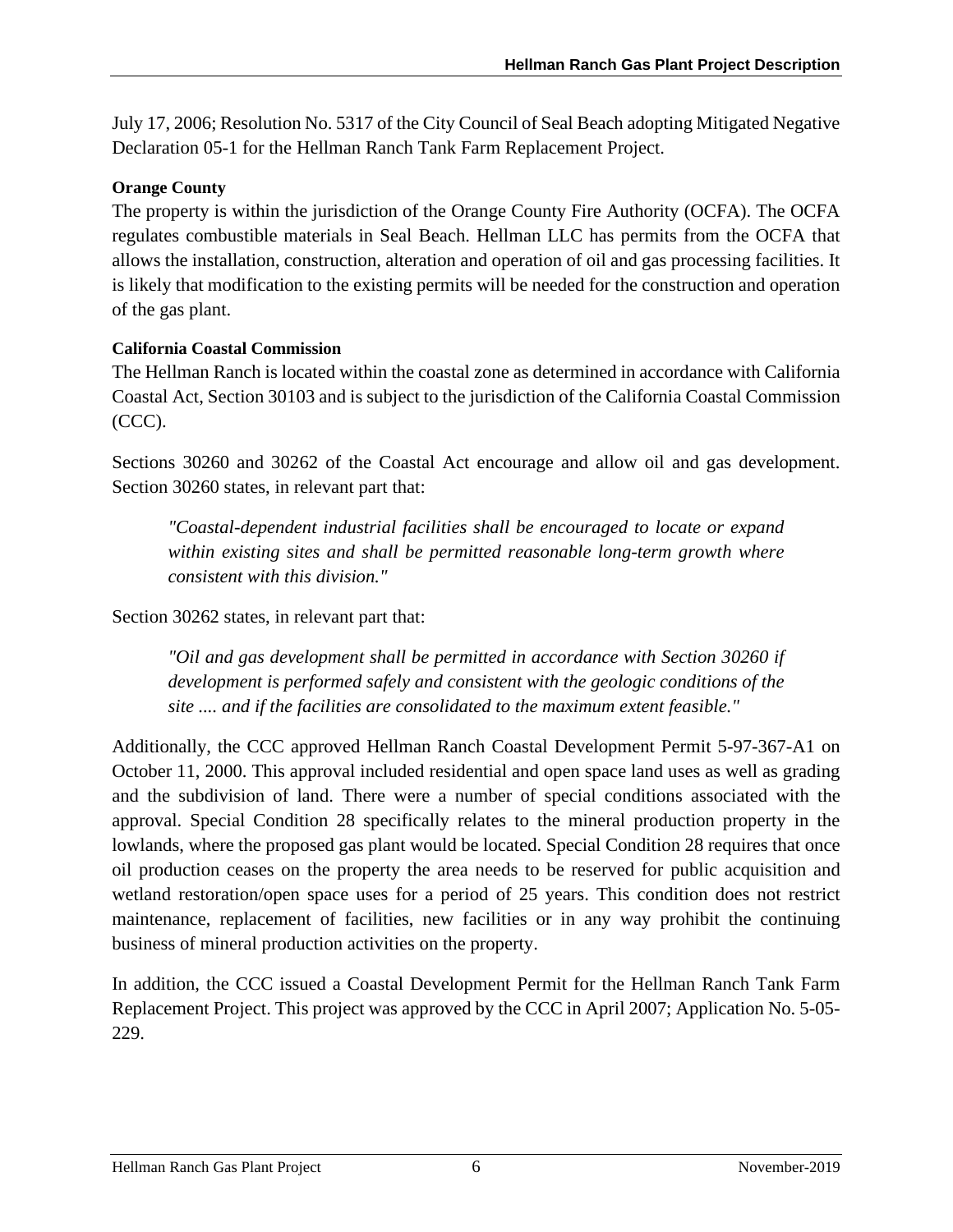#### **California Division of Oil, Gas and Geothermal Resources (DOGGR)**

The State of California Division of Oil and Gas and Geothermal Resources (DOGGR) permits and oversees the production of oil and gas at the Hellman Ranch facility. Their primary focus is on the construction and operation of the production and water injection wells, as well as reservoir issues. DOGGR does not regulate the construction and operation of gas plants.

#### **South Coast Air Quality Management District (SCAQMD)**

All facilities that have the potential to emit at the OGPF are permitted with the SCAQMD. These include the vapor recovery system, the production tanks, wash tanks, Wemco unit, crude oil storage tanks, the crude oil truck loading rack, the thermal oxidizer, etc. Permits for the existing facilities from the SCAQMD are in place. New air permits will be required for the construction and operations of the proposed gas plant.

#### **3.0 Purpose and Need for Project**

The produced gas from the Hellman OGPF is currently shipped via pipeline to the Joint Venture gas processing plant located in the Seal Beach National Wildlife Refuge, a distance of about 9,400 feet. The Joint Venture Gas Plant is located within a facility owned by Breitburn Energy Partners, LP. Figure 3 shows the location of Breitburn gas processing plant and the connecting pipelines. The Joint Venture gas processing facility is used by several local producer for processing gas. The joint venture that operates the gas plant is being shut down and the assets will be distributed to the owners.

The proposed gas plant at the Hellman OGPF is need as a replacement for the Joint Venture gas plant. Without the proposed gas plant Hellman would need to flare the produced gas resulting in a substantial increase in air emissions and the loss of a local supply of natural gas and NGLs.

The purpose of the project is:

- 1. To construct and operate a new state of the art gas plant that is on the Hellman Ranch OGPF site, and
- 2. Design the gas plant to have adequate capacity to handle production from other gas producers displaced from the Joint Venture facility if they choose to use the proposed facility. At this time two operators have expressed interest in using the new gas plant when it is built.

Building a new gas plant at the Hellman Ranch OGPF site would offer several advantages that include the following:

- 1. The plant would be a new state-of-the-art facility that would be replacing a much older and less efficient facility, thereby increasing overall safety.
- 2. The project would eliminate the need to transport NGLs via truck from the Joint Venture facility to the Helman site.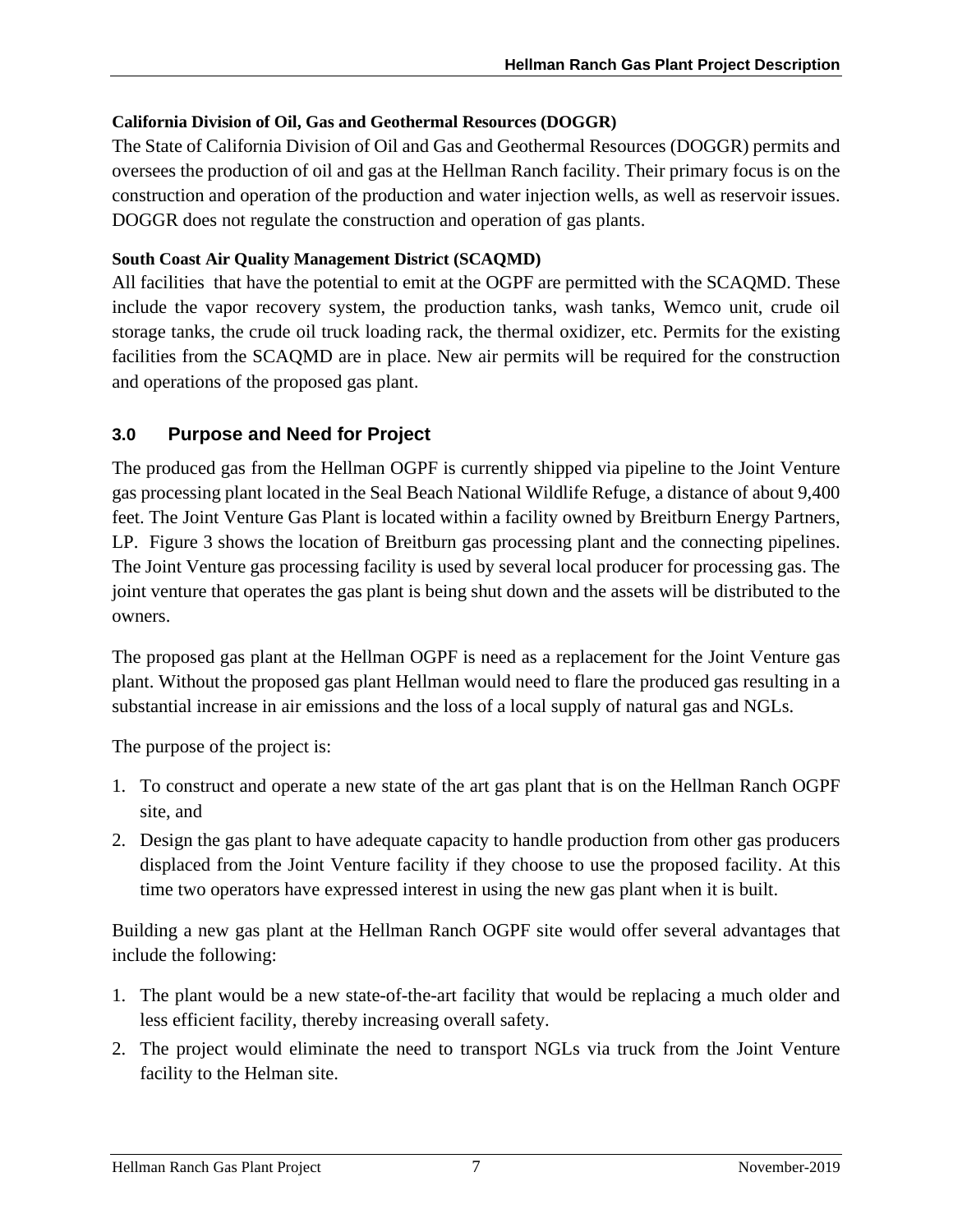- 3. The project would eliminate the need for Hellman to transport produced gas by pipeline to the Joint Venture facility.
- 4. The project would generate electrical power by burning the waste portion of the produced gas in a microturbine. This electrical power would be used to supply the power needs for the oil field operations.

#### **4.0 Proposed Gas Plant**

Hellman Properties, LLC is proposing to construct and operate a one MMscfd gas plant at their Hellman Ranch OGPF site in Seal Beach. The current joint venture for the gas plant at the Breitburn Energy Partners, LP site in Seal Beach is being terminated. The proposed gas plant has been designed with capacity to allow other users that currently process their gas at the Joint Venture facility to process their gas at the proposed gas plant. Existing pipelines are in place from the to deliver other gas to the proposed gas plant for processing.

The major pieces of equipment that would be needed for the gas plant are listed in Table 1 .

| <b>Equipment</b>                  | Quantity       | <b>Dimensions</b>            | <b>Power Use</b> | <b>Design Size</b> |
|-----------------------------------|----------------|------------------------------|------------------|--------------------|
| Gas Scrubbers                     | 2              | 5' diameter x 24'H           | <b>NA</b>        | 1,000 Mscfd        |
| Main Gas Compressors              | $2^{\rm a}$    | 22'L x 8'W x7'10"H           | $200$ hp         | 1,000 Mscfd        |
| <b>Recycle Compressors</b>        | 2 <sup>a</sup> | 20'L x 8'W x 7'6"H           | $100$ hp         | 420 Mscfd          |
| Pressure Swing Absorption Unit    |                | 19'L x7'6"Wx10'H             | <b>NA</b>        | 1,000 Mscfd        |
| Microturbines                     | 5b             | $32'$ L x $8'$ W x $13'$ H   | <b>NA</b>        | $1,000$ kW output  |
| <b>Absorption Chiller</b>         |                | 21'6''L x 7'9''W x 8'4''H    | 7 <sub>hp</sub>  | 859 MBtu/hr        |
| Air-Chilled Heat Exchangers       |                | $21'$ L x $12''$ W x $13'$ H | $20$ hp          | 859 MBtu/hr        |
| Main Gas Compressor Discharge     | 2 <sup>a</sup> | Included with Main Gas       | <b>NA</b>        | $657.6$ MBtu/hr    |
| <b>Heat Exchangers</b>            |                | Compressor                   |                  |                    |
| Recycle Gas Compressor Discharge  | 2 <sup>a</sup> | Included with Recycle        | <b>NA</b>        | $201.4$ MBtu/hr    |
| <b>Heat Exchangers</b>            |                | <b>Gas Compressor</b>        |                  |                    |
| <b>Switch Gear</b>                |                | 15'L x 3'W x 10'H            | <b>NA</b>        | <b>NA</b>          |
| Transformers                      | 2              | 4'L x 3'6''W x 7'H           | <b>NA</b>        | 1,500 KVA          |
| Sales Gas Compressor <sup>c</sup> |                | $10'$ L x 6'W x 5'H          | $100$ hp         | 673 Mscfd          |

| Table 1 | <b>Major Gas Plant Equipment Specifications</b> |
|---------|-------------------------------------------------|
|---------|-------------------------------------------------|

a. One is a backup for use during downtime on the main unit.

b. Each microturbine unit has a design capacity of 200 kW.

b. Sales gas compressor would be located offsite at the SoCal Gas injection point (see Figure 2).

MBtu/hr – thousand british thermal units per hour.

Mscfd – thousand standard cubic feet per day.

KVA– kilo-volt-ampere

kW– kilowatts

Figure 4 shows the layout of the equipment at the proposed gas plant site. The proposed site for the gas plant has access to the existing gas pipelines, and SCE powerlines.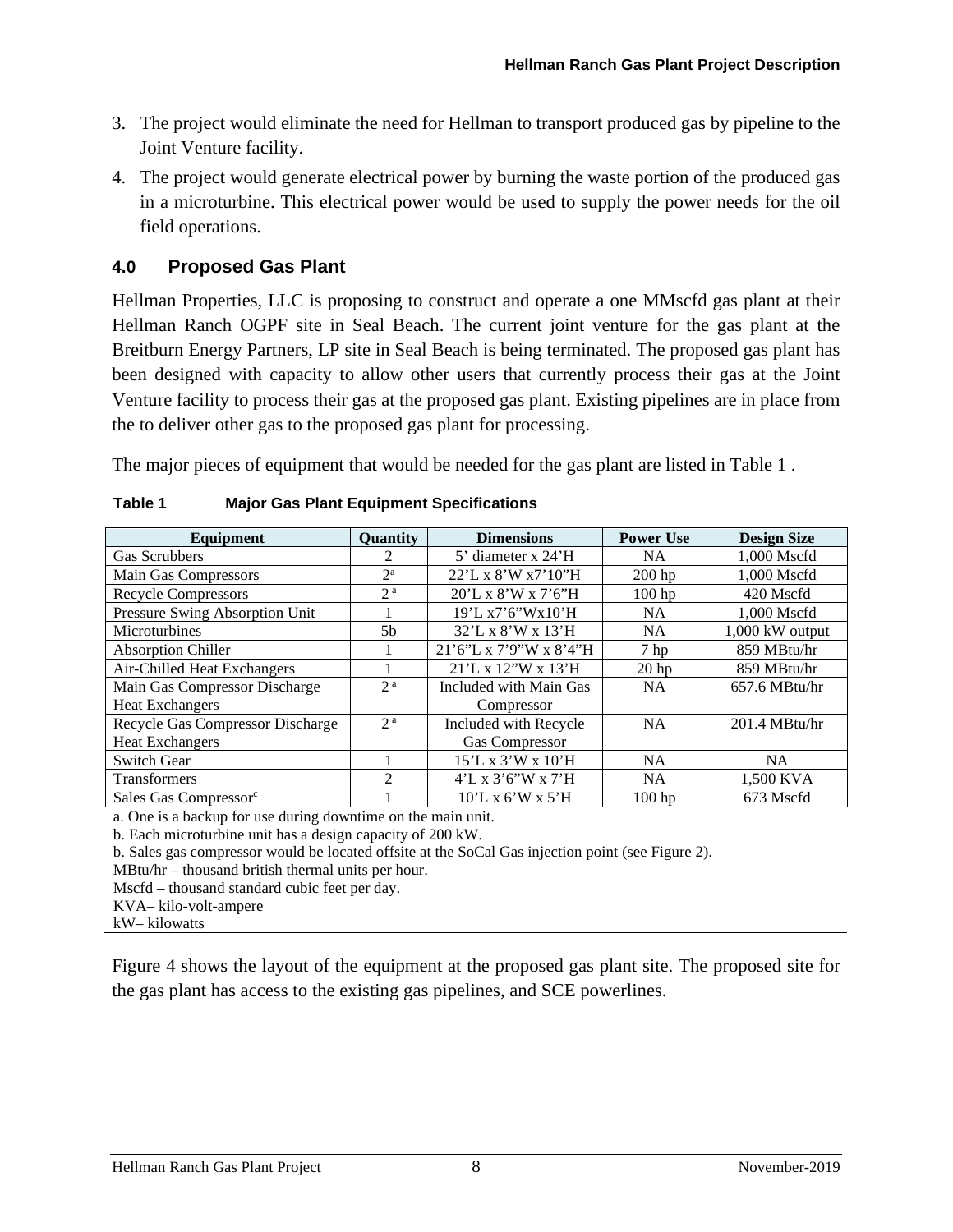

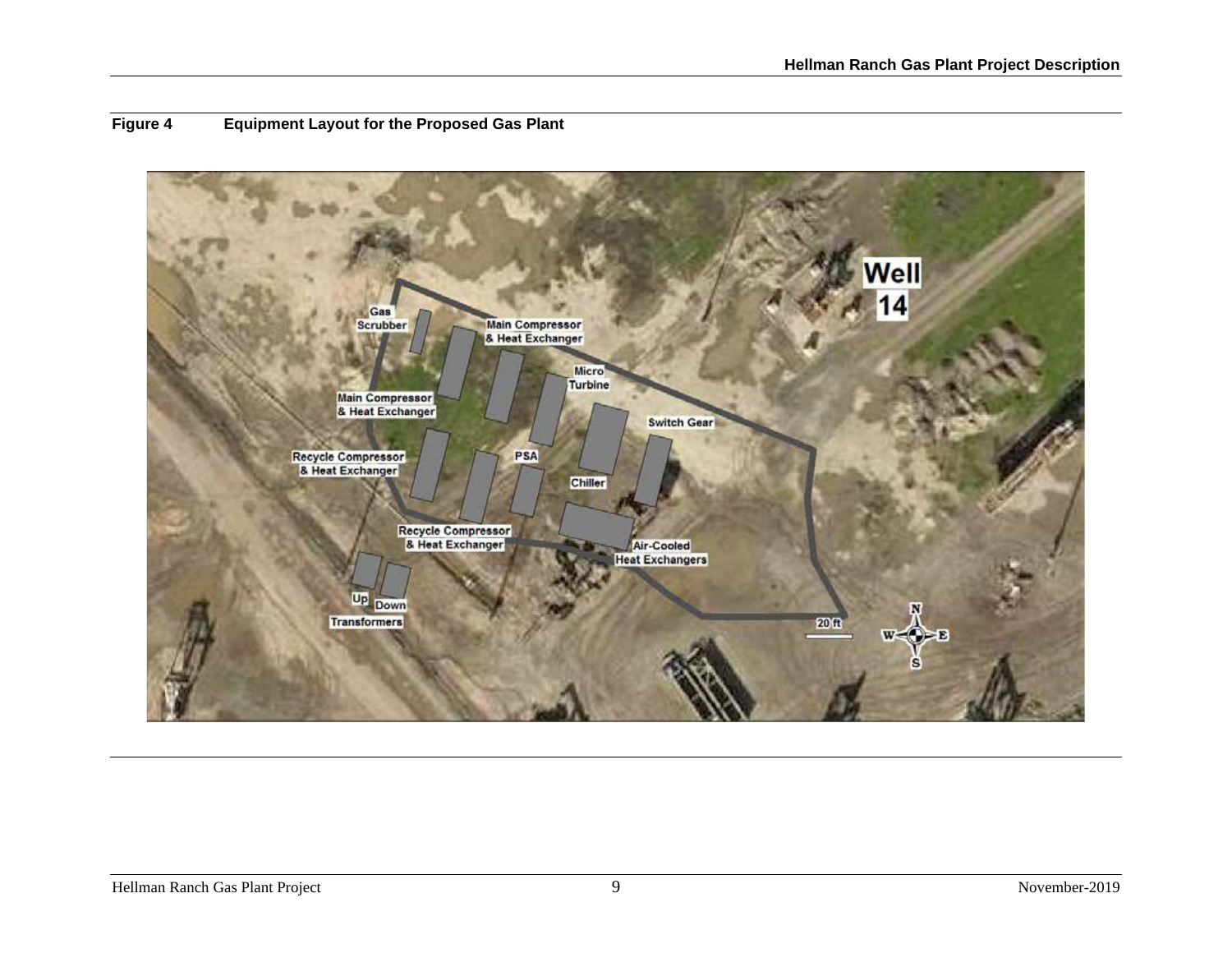#### **4.1 Proposed Gas Plant Construction**

Construction of the proposed gas plant would take about six to eight months to complete and involve several phases that include (1) Site Preparation and Grading; (2) Foundation Installation; (3) Equipment Installation; and (4) Paving and Finish Work. Each of these phases is discuss later in this section.

Table 2 provides a list of estimated onsite equipment that would be needed for each phase of construction. Table 3 provides a list of estimated offsite equipment that would be needed for each phase of construction.

| <b>Phase/Equipment</b>                  | <b>Number</b>  | Horsepower | <b>Duration</b> |
|-----------------------------------------|----------------|------------|-----------------|
|                                         |                |            | (working days)  |
| <b>Site Preparation/Grading</b>         |                |            |                 |
| Dozer, Cat D6                           | 1              | 207        | 60              |
| Grader, Cat14                           | 1              | 259        | 60              |
| Excavator, 4.0 cy                       | 1              | 225        | 60              |
| Tractor/Loader/Backhoe, 1.5-2.0 cy      | $\mathfrak{2}$ | 100        | 60              |
| Wheel Loader, 3.4-4.0 cy                | 1              | 200        | 60              |
| Truck, 10 cy                            | $\overline{2}$ | 210        | 60              |
| Compactor, Cat815                       | 1              | 235        | 60              |
| Water Truck, 4-5k Gallons               | 1              | 175        | 60              |
| Concrete Intertrial Saw, , 5-7" wet cut | $\overline{2}$ | 35         | 60              |
| <b>Foundation Installation</b>          |                |            |                 |
| Tractor/Loader/Backhoe, 1.5-2.0 CY      | 1              | 100        | 20              |
| Bore/Drill Rig, 24-36" Auger            | 1              | 68         | 20              |
| Water Pump, 100-500 gpm                 | $\overline{2}$ | 50         | 20              |
| Concrete Pump                           | 1              | 150        | 15              |
| Concrete Vibrator, heavy duty           | $\overline{2}$ | 6          | 15              |
| Water Truck, 4-5k Gallons               | 1              | 175        | 20              |
|                                         |                |            |                 |
| <b>Equipment Installation</b>           |                |            |                 |
| Crane, 20-50 ton, hydraulic             | 1              | 150        | 10              |
| Forklift, 8-9 K# teleboom               | $\overline{2}$ | 73         | 60              |
| Aerial Lift, 30'                        | $\overline{2}$ | 60         | 40              |
| Tractor/Loader/Backhoe, 1.5-2.0 CY      | $\overline{2}$ | 100        | 60              |
| Generator Set, 6-10kW, diesel           | $\overline{4}$ | 18         | 75              |
| Welding Units, 500-800 AMP, diesel      | 4              | 42         | 75              |
| Air Compressor, 100-200 CFM, diesel     | 3              | 50         | 75              |
| <b>Paving and Finish Work</b>           |                |            |                 |
| Paver                                   | 1              | 130        | 10              |
| Compactor, 24-36" Roller Walk behind    | 1              | 10         | 10              |
| Tractor/Loader/Backhoe, 1.5-2.0 CY      | 1              | 100        | 10              |
|                                         |                |            |                 |

**Table 2 Estimated Onsite Construction Equipment**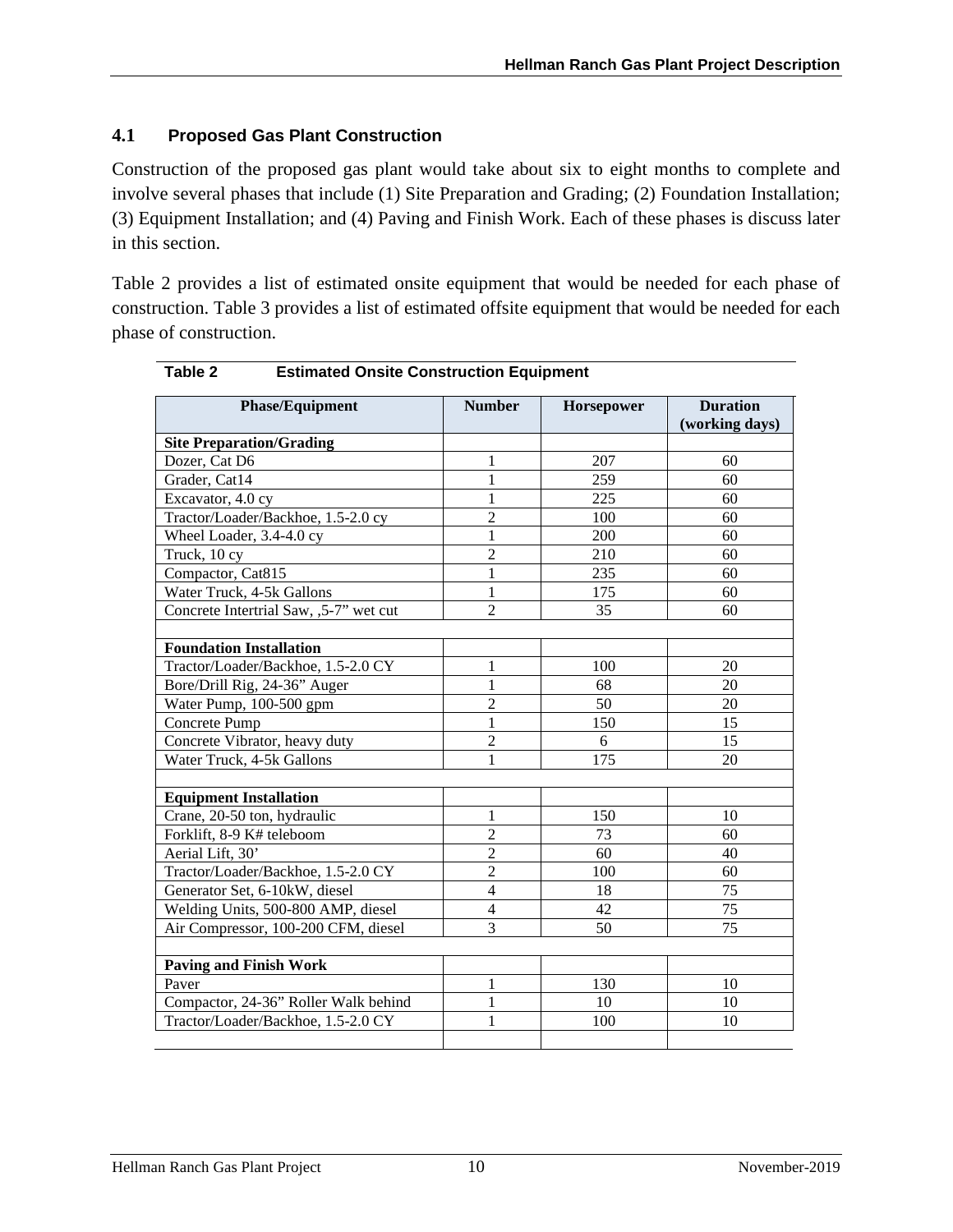| <b>Phase/Equipment</b>            | <b>Vehicle</b> | <b>Vehicle Type</b> | <b>Quantity (Round Trips)</b> |              |
|-----------------------------------|----------------|---------------------|-------------------------------|--------------|
|                                   |                |                     | <b>Peak Day</b>               | <b>Total</b> |
| <b>Site Preparation/Grading</b>   |                |                     |                               |              |
| Equipment Delivery/Removal        | Truck          | T7 Tractor Con.     | 10                            | 20           |
| Soil and Other Base Material      | Truck          | T7 Tractor Con.     | 35                            | 360          |
| Other Supplies                    | Truck          | T7 Tractor Con.     | 8                             | 40           |
| <b>Other Deliveries</b>           | Truck          | T7 Tractor Con.     | 3                             | 40           |
| Workers                           | Auto/Pickup    | <b>LDA</b>          | 22                            | 1,320        |
|                                   |                |                     |                               |              |
| <b>Foundation Installation</b>    |                |                     |                               |              |
| <b>Concrete Deliveries</b>        | Truck          | T7 Tractor Con.     | 16                            | 30           |
| Other Supplies                    | Truck          | T7 Tractor Con.     | 3                             | 25           |
| <b>Other Deliveries</b>           | Truck          | T7 Tractor Con.     | 3                             | 25           |
| Workers                           | Auto/Pickup    | <b>LDA</b>          | 14                            | 250          |
|                                   |                |                     |                               |              |
| <b>Equipment Installation</b>     |                |                     |                               |              |
| <b>Equipment Delivery/Removal</b> | Truck          | T7 Tractor Con.     | 10                            | 40           |
| Other Supplies                    | Truck          | T7 Tractor Con.     | 3                             | 50           |
| <b>Other Deliveries</b>           | Truck          | T7 Tractor Con.     | 5                             | 70           |
| Workers                           | Auto/Pickup    | <b>LDA</b>          | 25                            | 1.850        |
|                                   |                |                     |                               |              |
| <b>Paving and Finish Work</b>     |                |                     |                               |              |
| Equipment Delivery/Removal        | Truck          | T7 Tractor Con.     | 3                             | 6            |
| Other Supplies                    | Truck          | T7 Tractor Con.     | 3                             | 20           |
| <b>Other Deliveries</b>           | Truck          | T7 Tractor Con.     | 3                             | 20           |
| Workers                           | Auto/Pickup    | <b>LDA</b>          | 8                             | 80           |

| Table 3 | <b>Estimated Offsite Construction Equipment</b> |
|---------|-------------------------------------------------|

#### **Site Preparation and Grading**

The initial site preparation would involve removal of the vegetative cover and over-excavating within the limits of earth fill pad. The construction area would be cleared of any vegetation and stripped of miscellaneous debris and other deleterious material. Organic matter and other material that may interfere with the completion of the work would be removed from the limits of the construction area.

Due to the clay rich composition of the existing soils, the pad area would need to be excavated down and engineered material would need to be brought into the site to construct the final pad. This work would require approximately 2,305 cubic yards of cut and 3,555 cubic yards of fill. The site would be excavated down about four feet and the soil would be removed. The excavated depth would be about minus one-foot mean sea level. The excavated material would spread out in various soil recovery areas that were also used for cut removed during the tank farm replacement project. The location of these soil recovery areas is shown in Figure 5. Any organic rich soil would be stockpiled separately for future landscaping use.

All active or inactive utility lines within the construction area would be relocated, abandoned, or fully protected during construction.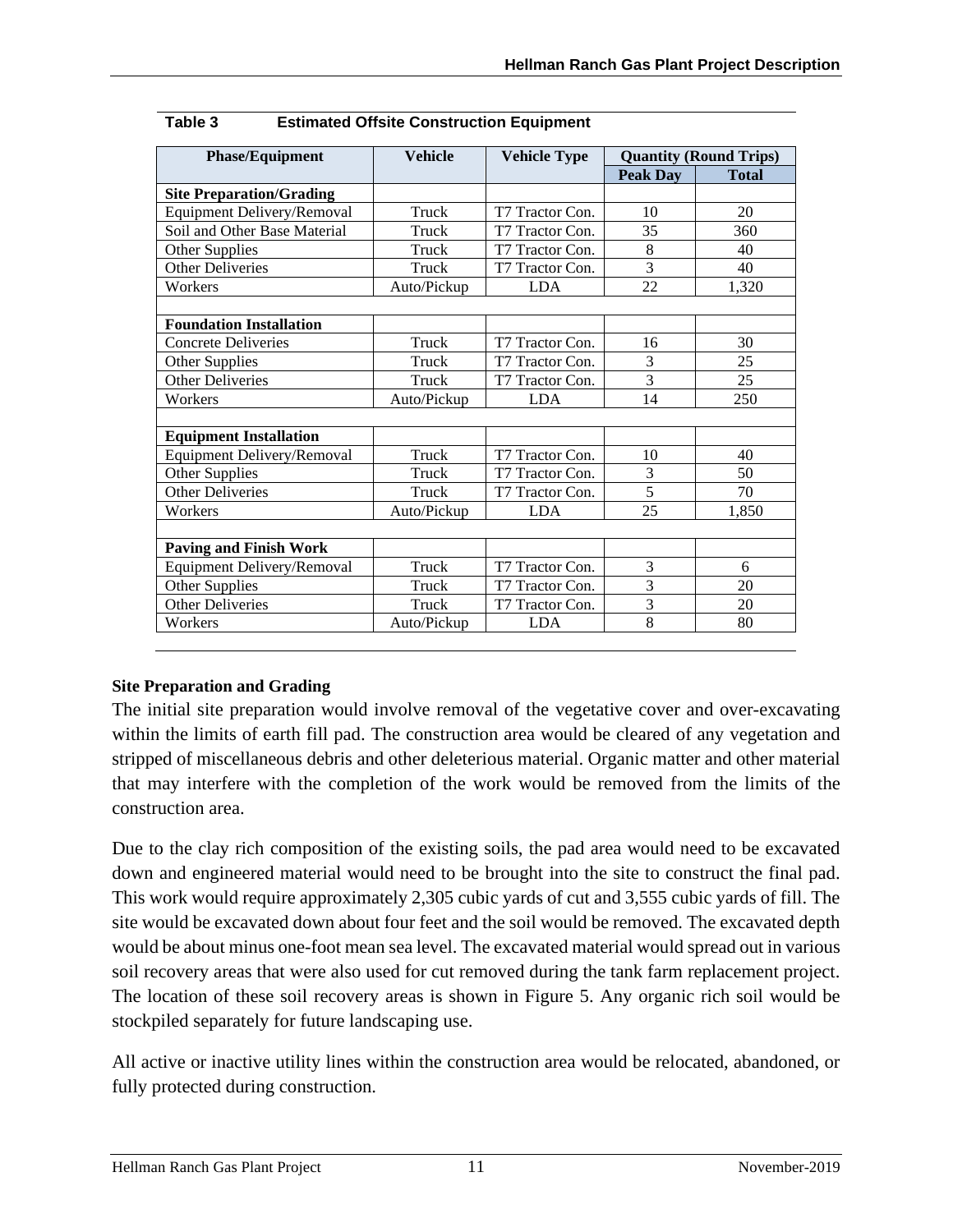

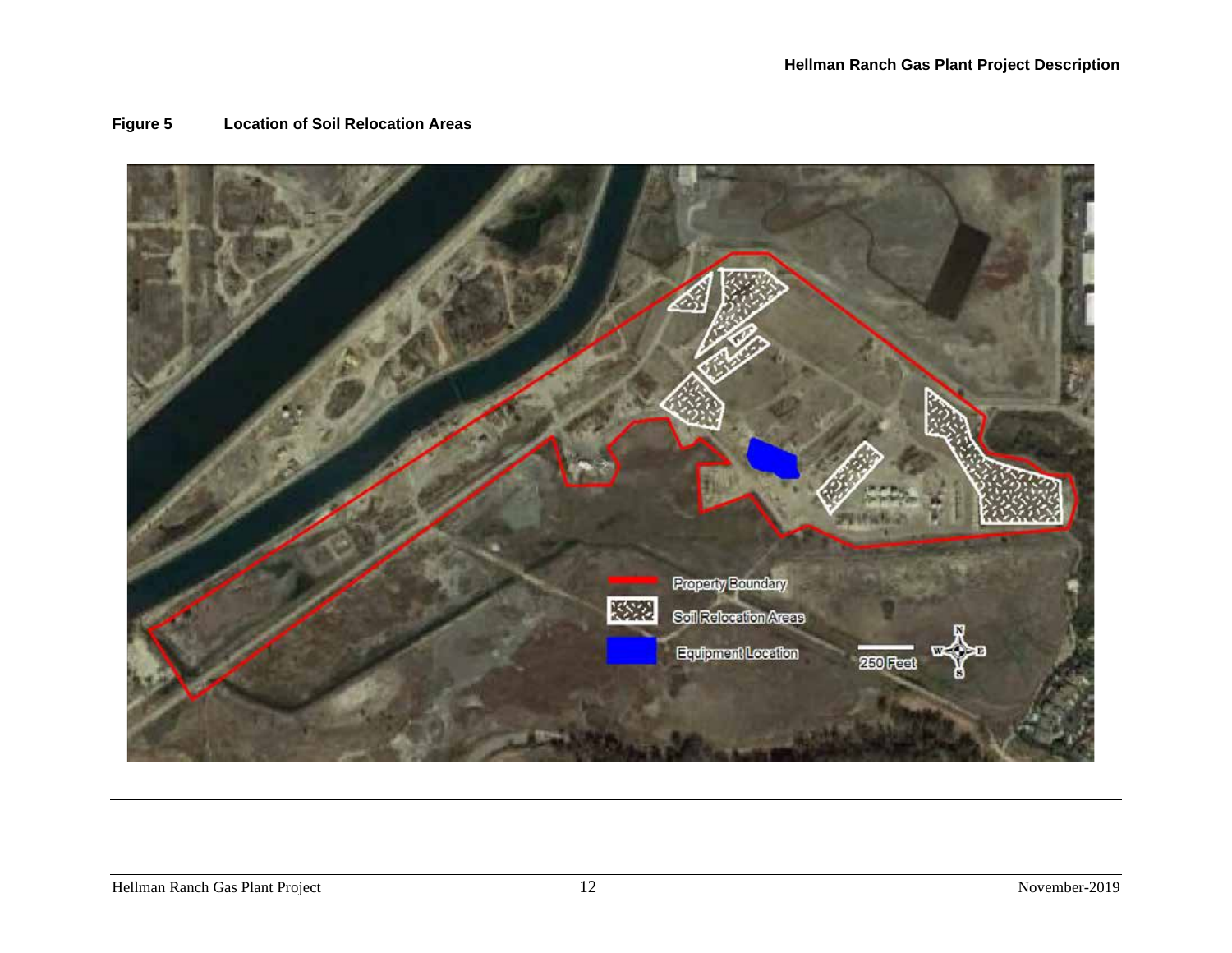During all ground disturbance activities archeological and Native American monitors would be present. These monitors would be actively involved in the planning and implementation of the earth disturbance and moving activities.

The clays at the bottom of the over-excavation are anticipated to be saturated and soft based on the soil conditions encountered during the geotechnical studies. Nonwoven geotextile would be placed at the bottom of the excavation as a separator fabric and then a minimum of 8-inch thick open-graded crushed rock would be placed down to serve as a stabilization mat for the remainder of the compacted earth fill.

Based on groundwater levels encountered during the geotechnical investigations, excavations for earthwork and foundation preparation for the at-grade structures are not expected to encounter groundwater. However, near ground surface soils are anticipated to be nearly saturated and wet soil conditions would likely be encountered.

Fill material would be imported to the site to construct the final pad to an elevation of five to six feet mean sea level. This will increase the overall height of the pad by about two to three feet from the existing conditions. It is anticipated that up to four principal fill types may be used to create the final pad. These would include:

- Open-Grade Crushed Rock,
- Aggregate Base,
- Sand-Cement Slurry, and
- General Engineered Fill/Backfill.

Only existing roads would be used to access the site. Crushed gravel would make up the final base of the gas plant pad. Final site grading would provide surface drainage away from at-grade structures and slabs-on-grade toward suitable discharge facilities. The grading work is expected to take about six weeks to complete.

#### **Foundation Installation**

Each of the major pieces of equipment would be placed on concrete at-grade mat foundations. The estimated size of the various foundations is listed in Table 4. The foundations would be supported by cast-in-drilled-hole (CIDH) piles that would be 24 to 30 inches in diameter. The depth of the CIDH piles would be approximately 25 feet below finished grade.

| <b>Equipment Pad</b>   | Length $(ft)$ | Width (ft) | Height (ft) |
|------------------------|---------------|------------|-------------|
| Gas Scrubbers          | 20            |            | 2.5         |
| Main Gas Compressor #1 | 32            |            | 2.5         |
| Main Gas Compressor #2 | 32            |            | 2.5         |
| Recycle Compressor #1  |               |            | 2.5         |

| Table 4 | <b>Estimated Equipment Foundation Sizes</b> |
|---------|---------------------------------------------|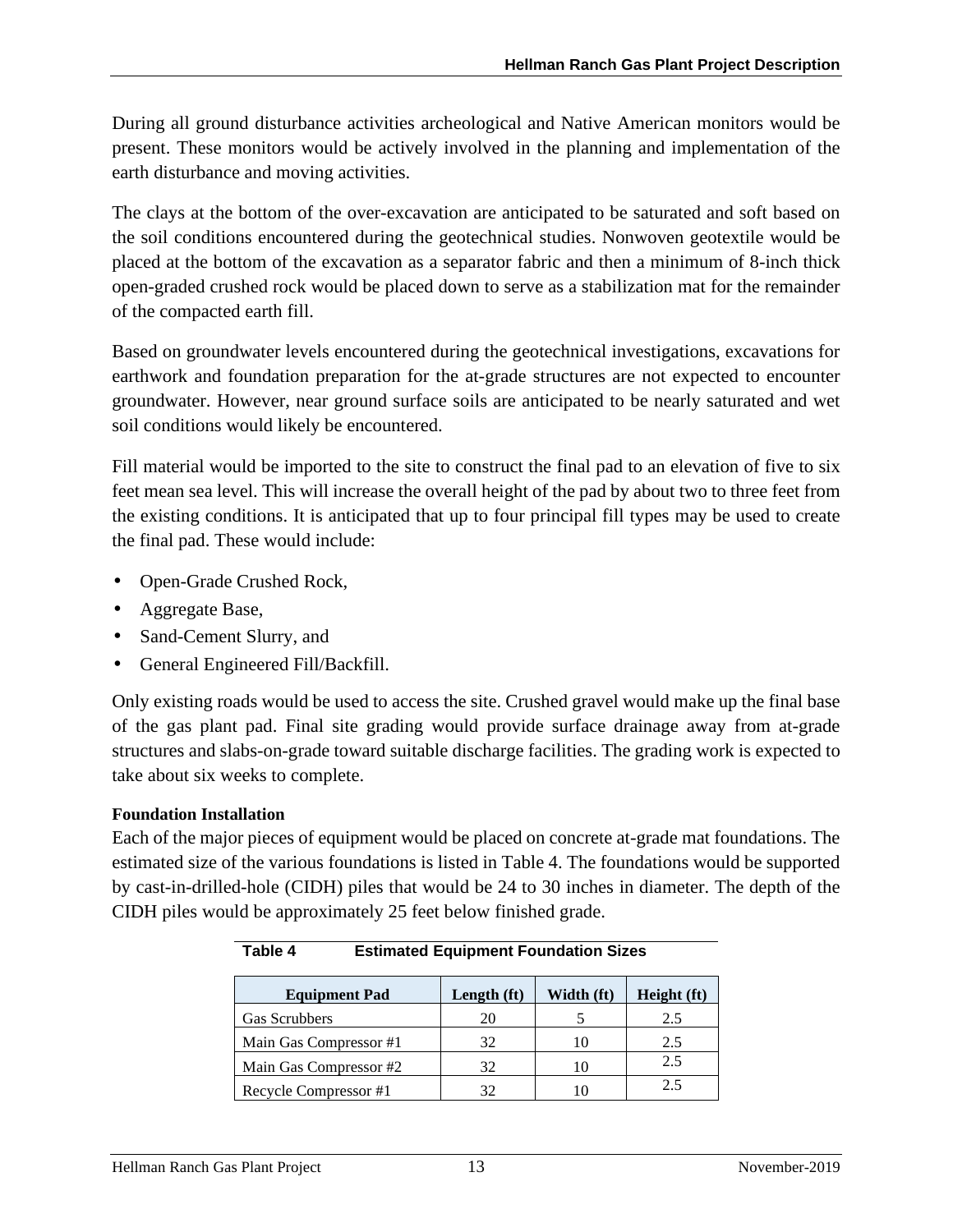| Length $(ft)$ | Width (ft) | Height (ft) |
|---------------|------------|-------------|
| 32            | 10         | 2.5         |
| 22            | 10         | 2.5         |
| 32            | 10         | 2.5         |
| 30            | 15         | 2.5         |
| 30            | 15         | 2.5         |
| 32            | 10         | 2.5         |
| 12            | 6          | 2.5         |
|               |            |             |

| Table 4 | <b>Estimated Equipment Foundation Sizes</b> |
|---------|---------------------------------------------|

An alternative to at-grade mat foundations, would be to use deep foundation design that would involve installing square precast prestressed concrete (SPPC) piles that would be used to support the equipment loads. The SPPC piles would likely be 12 to 14-inches and be driven to a depth of about 34 feet below top of the completed pad. The decision on the foundation design would be made during the final design phase.

All new pipelines installed as part of the project would be above ground. The only new piping that is needed is the interconnecting piping for the gas plant equipment. As needed, the piping would be supported with shallow foundations or CIDH pile foundations. The typical shallow foundations for concrete sleeper type pipe supports consist of strip footings which are typically approximately 4 feet wide and as long as 30 feet depending on the number of pipes supported. The shallow foundations would be set at a minimum of one-foot below finished grade.

The installation of the foundations is expected to take about four weeks to complete.

#### **Equipment Installation**

This task would involve (1) delivering the equipment to the site; (2) installing the equipment on their foundations; (3) installing the interconnecting piping and associated electrical and control systems; and (4) testing and startup of the equipment. All the equipment will be skid mounted for direct installation on the pads except for the scrubber vessels. As each piece of equipment is delivered it will be placed on the appropriate pad and then bolted into place using tiedown bolts that were installed as part of the foundation installation.

Once equipment has been installed, the interconnecting piping and associated electrical lines will be run to each piece of equipment. Control systems for the equipment will be installed and connected to electrical power. Powerlines will be installed from the microturbine to the transformers. The transformers will be connected to the facility power grid and the SCE powerlines.

During this phase of the project, the fire protection system would be installed that would include combustible gas detectors, a stand pipe to allow the connection of fire hoses, and fire extinguishers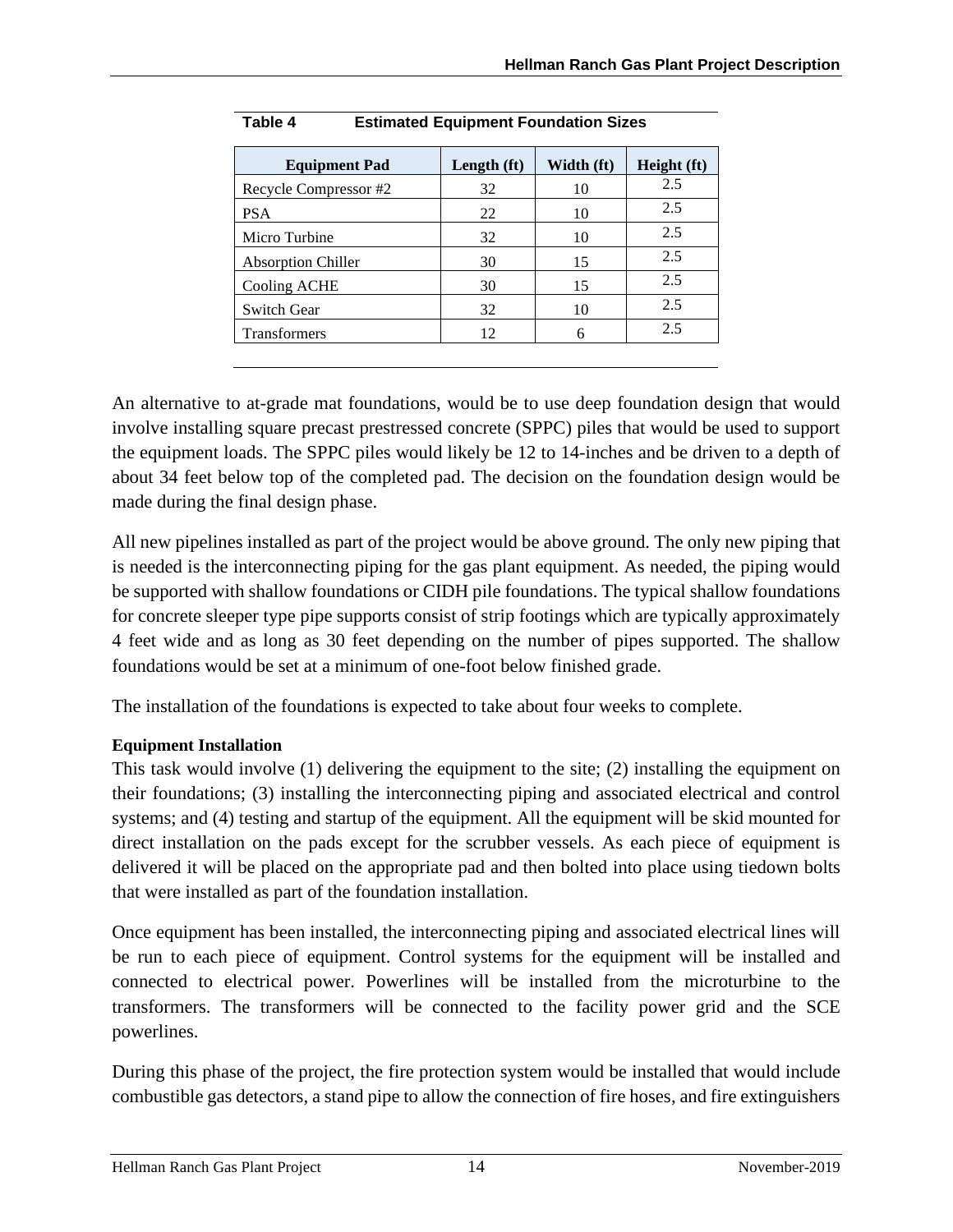for use when area is attended by maintenance or operations personnel. Fire water to the gas plant site would be provided from the fire water tank located at the oil tank farm. The oil tank farm has an existing 1,500 bbl fire water tank with a 1,000 gpm pump rated at 105 psi. The fire water tank is connected to the Seal Beach City water supply.

Lighting for the facility would also be installed during this phase. All required lighting would be directed and shielded so that light is directed away from wetlands, other sensitive habitat areas, and residential areas. None of the lighting would be skyward-casting, and all the lighting would be dark sky compliant. The lowest intensity lighting would be used that is appropriate to the intended use of the lighting. Use of night lighting shall be avoided, except for intermittent use during facility maintenance and during any emergency.

Once all the equipment has been installed, it will go through a test phase and then a startup phase prior to beginning full operation. Equipment installation, testing and startup is expected to take about four months to complete.

#### **Paving and Finish Work**

During the equipment installation phase, the entrance road to the gas plant pad would be paved and final work on the gas plant pad surface would be conducted. This work is expected to take about one week to complete.

#### **4.2 Proposed Gas Plant Operations**

Figure 6 shows a simplified block flow diagram of the proposed gas plant. Produced gas from the Hellman Ranch site as well as possibly other local producers would be delivered to the gas plant via existing pipelines. The gas would pass through scrubber vessels to knock out any natural gas liquids (NGLs). The liquids would be sent via an existing pipeline to the exiting 12,000-gallon NGL storage tank, which is located at the existing field gas compressor plant. The gas from the scrubber vessels would be compressed using an electrically driven compressor and then cooled in a heat exchange.

The gas would then travel to the pressure swing absorption vessels (PSAs), which are used to separate out the produced gas components such as carbon dioxide, propane, butane, and NGLs. The resulting sales gas that comes off the top of the PSAs, would meet the requirements for sales to SoCal Gas. The sales gas from the PSA would be sent to the existing SoCal Gas injection point via an existing pipeline. This pipeline operates at low pressure (20-50 psig). The gas would be compressed at the injection site to the SoCal Gas delivery pressure of 120 psig. SoCal Gas maintains an odorant station at the injection point, where odorant would be added to the gas prior to injection into the SoCal Gas pipeline.

The heavier produced gas components recovered from the PSAs would be compressed using an electrically driven compressor and then cooled in a heat exchange to remove the remaining NGLs. The gas liquids would be sent via pipeline to the exiting 12,000-gallon NGL storage tank.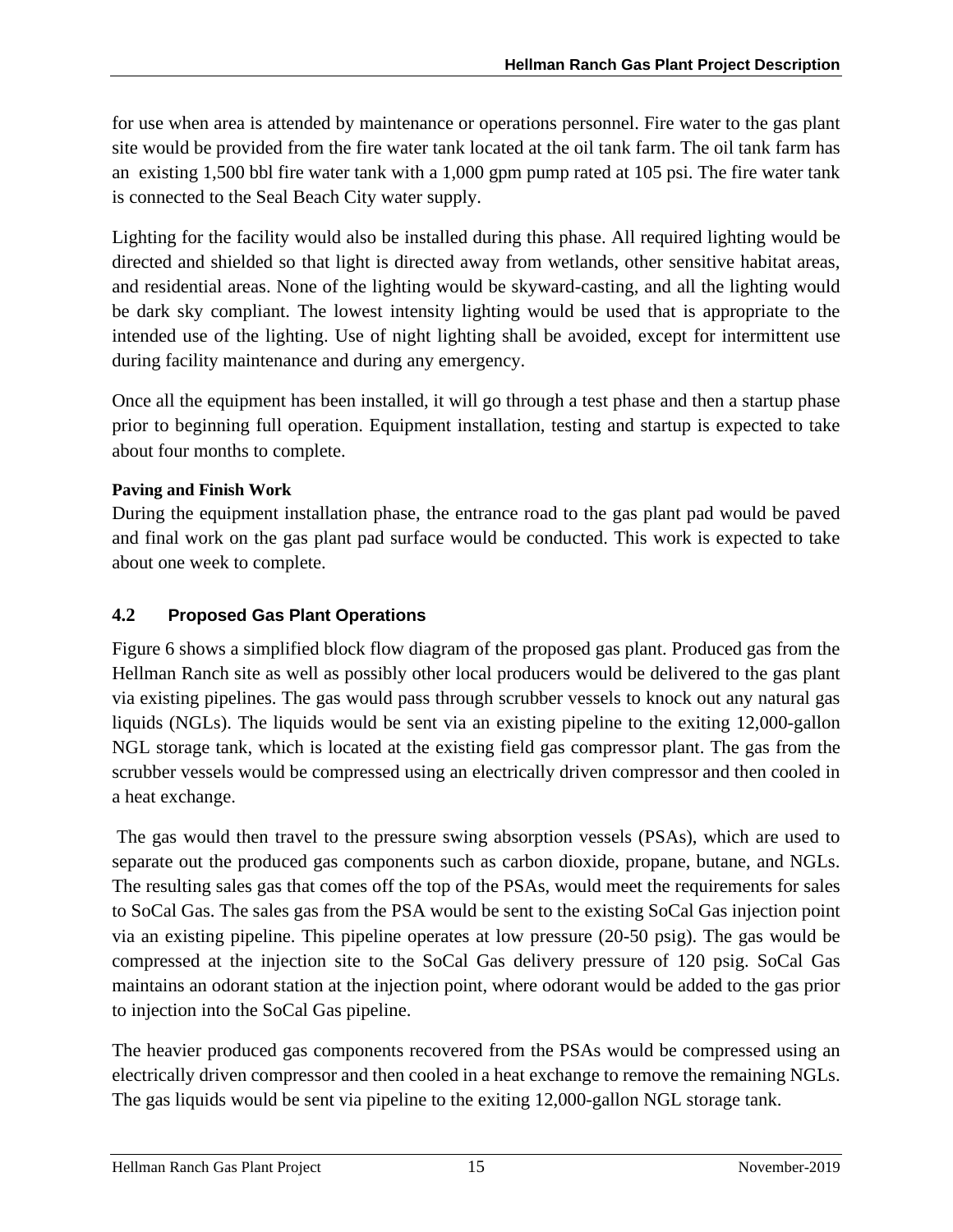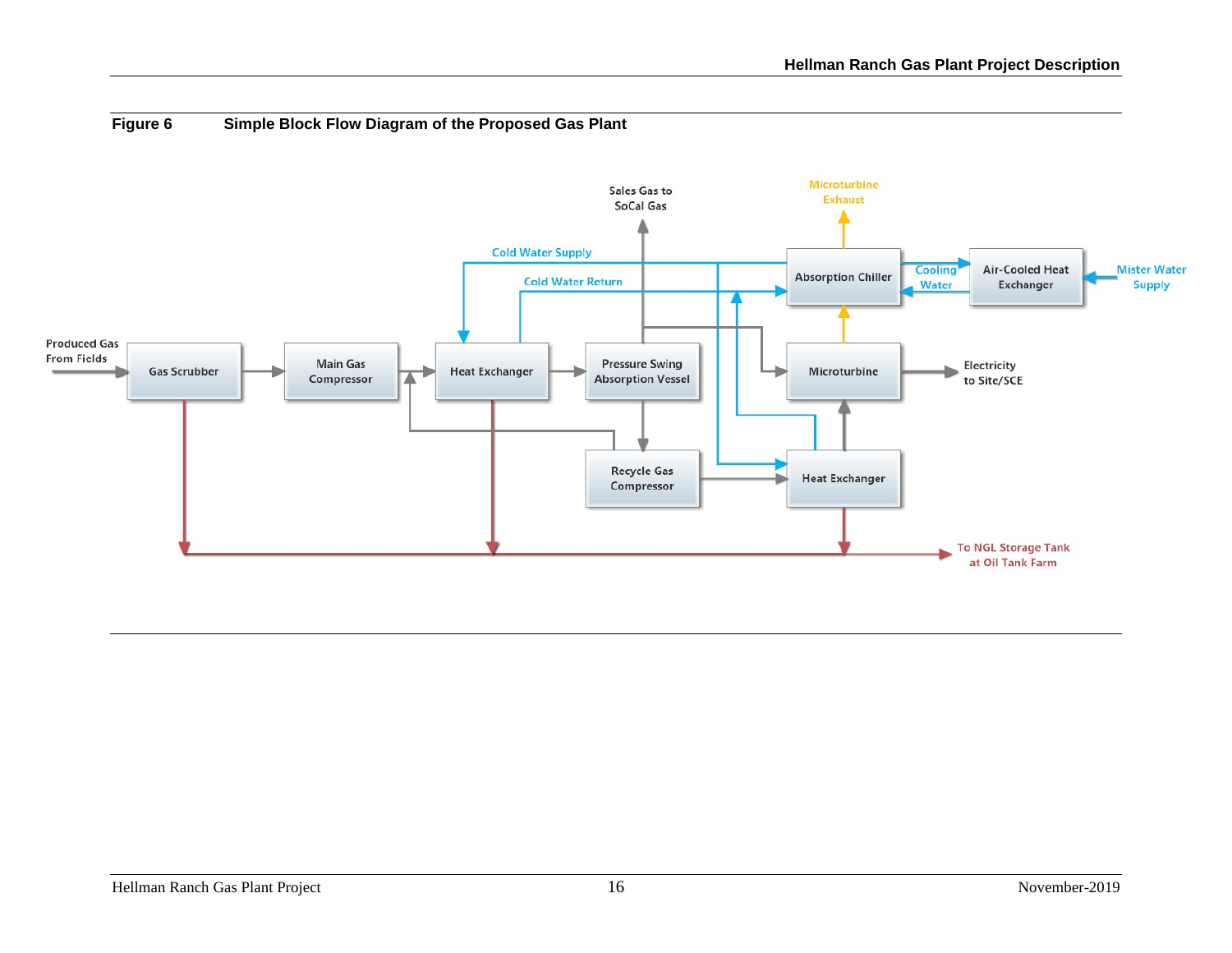The remaining produced gas would be sent to a microturbine to generate electricity for use at the site or could be sold to Southern California Edison (SCE). Some of the waste heat from the exhaust of the microturbine would be used to provide energy to the absorption chiller, which provides the cooling fluid for the heat exchangers associated with each of the compressors

The absorption chiller uses a refrigerant with a very low boiling point. When the refrigerant evaporates (boils), it takes some heat away with it, providing the cooling effect that is used to cool the water that circulates to the compressor heat exchangers. The absorption chiller changes the gas back into a liquid using a method that needs only heat and has no moving parts other than the pumps to move the refrigerant. The heat source for the absorption chiller would be the exhaust from the microturbine.

The absorption cooling cycle occurs in three phases:

- **Evaporation:** A liquid refrigerant evaporates in a low-pressure environment, thus extracting heat from its surroundings. Because of the low-pressure, the temperature needed for evaporation is also low.
- **Absorption:** The now gaseous refrigerant is absorbed by another liquid (e.g. a salt solution), which is then used to cool the water that feeds the compressor heat exchangers.
- **Regeneration:** The refrigerant-saturated liquid is heated using the exhaust gas from the microturbine, causing the refrigerant to evaporate out. The hot gaseous refrigerant passes through a heat exchanger, transferring its heat to the water from the air-cooled heat exchangers and condenses. The condensed (liquid) refrigerant returns to the evaporator where the process starts again.

The heat recovered from the regeneration process is carried away from the absorption chiller via a closed water system that is sent to the air-cooled heat exchangers (ACHEs). The heat from the water is removed in the ACHEs using fans that blow air along a set of fins, where the heat is dissipated to the atmosphere. The cooled water from the ACHEs is returned to the absorption cooler regenerator to pick up additional heat. During periods of hot weather, when the air temperature is above 77°F, water misters are needed on the ACHEs to aid in removing the required heat.

No new employees would be needed to operate the gas plant. The existing staffing at the Hellman facility would be adequate to operate the plant. Maintenance work on the facility would be done by outside contracts. It is expected that as many as three maintenance visits per week would be required. In addition, three to four deliveries per month would be needed to service the new gas plant.

All electrical supply for the gas plant would be provide by the microturbine. The annual average daily water use for the gas plant has been estimated to be between 500 and 1,000 gallons per day. Most of this water would be needed for the ACHE misters.